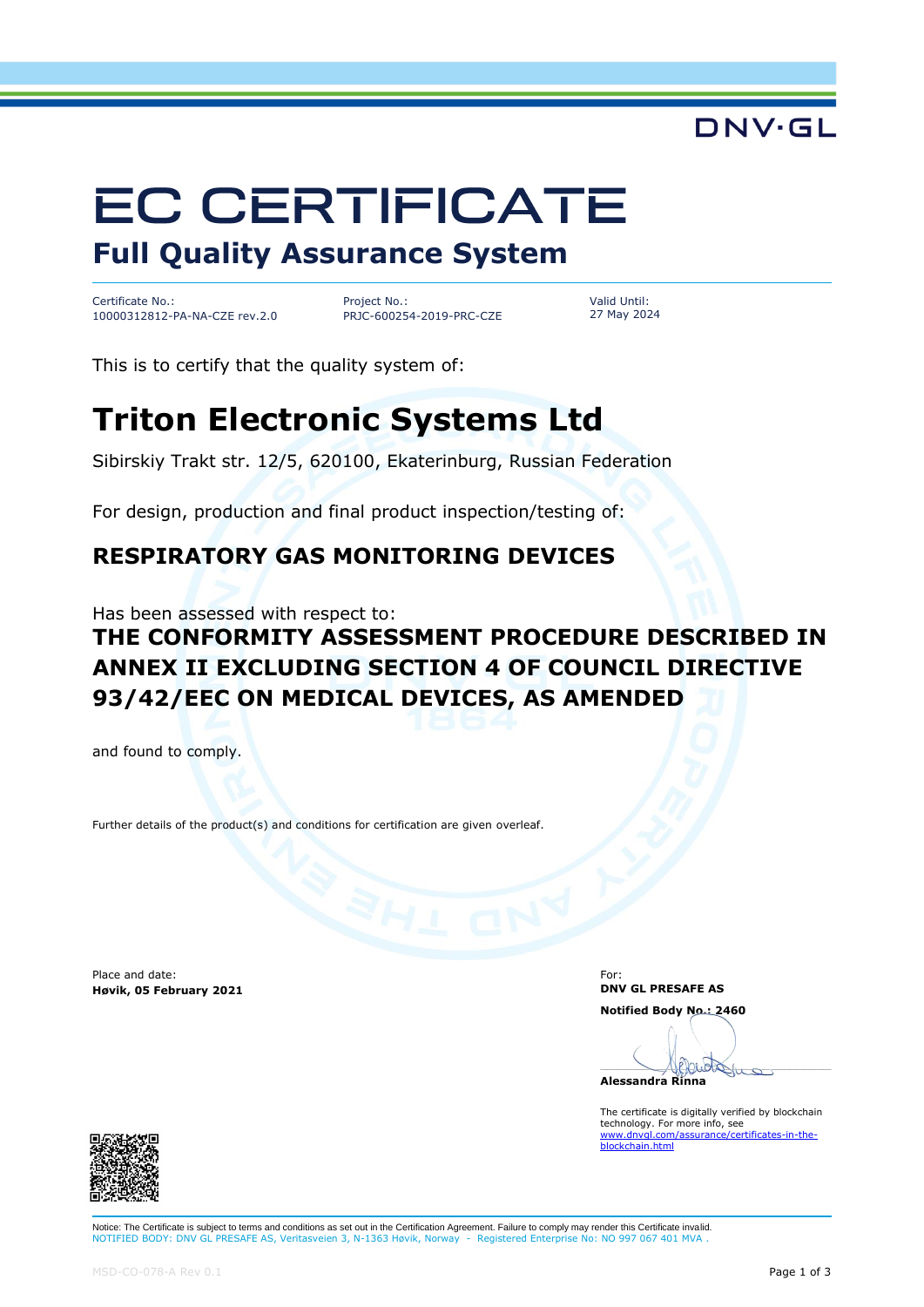# **DNV·GL**

Certificate No.: 10000312812-PA-NA-CZE rev.2.0 Project No.: PRJC-600254-2019-PRC-CZE Valid Until: 27 May 2024

#### **Jurisdiction**

Application of Council Directive 93/42/EEC of 14 June 1993, adopted as "Forskrift om Medisinsk Utstyr" by the Norwegian Ministry of Health and Care Services.

Certificate history:

| <b>Revision</b> | Description                                   | <b>Issue Date</b>  |
|-----------------|-----------------------------------------------|--------------------|
| 0.0             | Original Certificate                          | 08 September 2020  |
| 1.0             | Extension in scope - new product AMG-06 added | $ 04$ January 2021 |
| 2.0             | Administrative corrections                    | 05 February 2021   |

#### Products covered by this Certificate:

| <b>Product Description</b>                | <b>Product Name</b>                                                                                                              | <b>Class</b> |
|-------------------------------------------|----------------------------------------------------------------------------------------------------------------------------------|--------------|
| Mainstream CO2 sensor with<br>accessories | Mainstream CO2 sensor TESM.506001<br>Airway adapter adult/pediatric TESM.706020<br>Airway adapter pediatric/neonatal TESM.706021 | IIb          |
| Multigas Analyzer                         | Multigas Analyzer AMG-06 TESM.943129.002                                                                                         | IIa          |

The complete list of devices is filed with the Notified Body

#### **Sites covered by this certificate**

| <b>Site Name</b>              | <b>Address</b>                                                         |  |
|-------------------------------|------------------------------------------------------------------------|--|
| Triton Electronic Systems Ltd | Sibirskiy Trakt str. 12/5, 620100, Ekaterinburg,<br>Russian Federation |  |

#### **EU Representative**

Wladimir Wollert, Otto-Selzerstraße 16, D-97340, Marktbreit, Germany